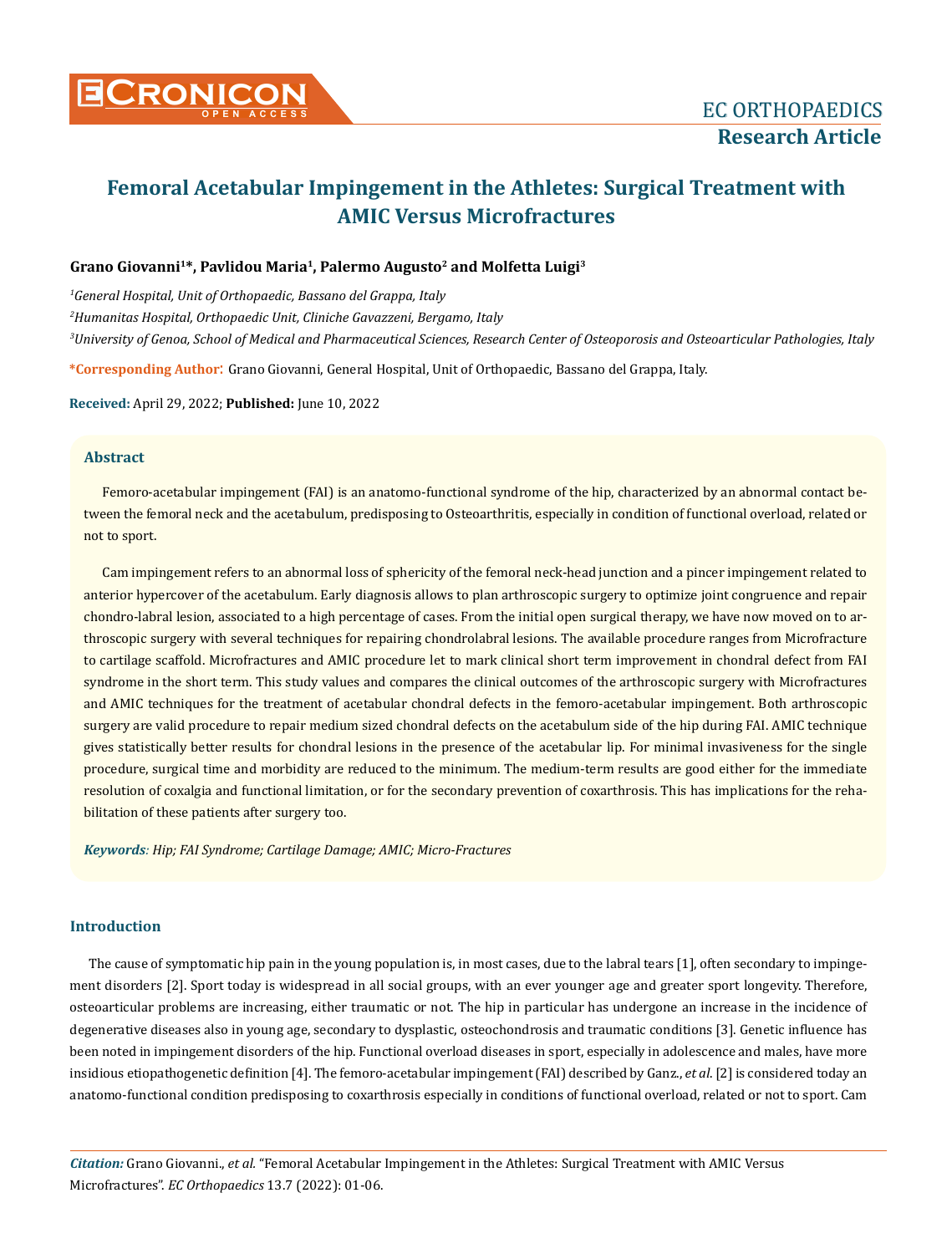impingement is referred to an abnormal loss of sphericity of the femoral neck-head junction and a pincer impingement if it is related to an anterior overlapping of the acetabulum.; there are mixed cases. In both cases it creates an abnormal contact during movement. The early clinical-instrumental diagnosis of FAI syndrome and the early surgical approach to chondral lesions of the hip today represent a qualifying moment of primary or secondary prevention of hip Osteoarthrosis [5]. In fact, acetabular or labral cartilage damage has a very high incidence, up to over 80% [6]. This work analyzes the results of arthroscopic treatment of chondral hip injuries in sports patients with FAI syndrome with two distinct surgical procedures, of the restorative type (Microfractures) [7] and of the regenerative type with Autologous Membrane Chondrogenesis Method (AMIC) [8].

#### **Materials and Methods**

60 patients, 44 males (73%) and 16 females (27%), with an average age of 40 years (minimum 22 and maximum 45), all amateur sportsmen, suffering from mixed type femoro-acetabular impingement (FAI) coxalgia, have undergone arthroscopic surgery.

The patients were divided into two groups: Group A included 28 cases (47%) with an average age of 38 years (minimum 35, maximum 45), Group B included 32 cases (53%) with an average age of 38 years (minimum 22, maximum 44) (Table 1).

|                 | <b>Cases</b> | Age               | <b>Sampson score</b> | <b>Lesion extension</b> | <b>HH</b> Score   |
|-----------------|--------------|-------------------|----------------------|-------------------------|-------------------|
|                 | 44 M (73%)   | 22ys-45ys (aver-  | AC2: 28(46,6%)       |                         | Pre-op $45,3$     |
|                 | 60           | age $40y$         | AC3: 20 (33,4%)      |                         | 60                |
|                 | 16 F (27%)   |                   | AC4: 12 (20%)        |                         | Post-op $81.2$    |
| Group A (AMIC)  | 28           | 35-45 ys (average | AC2:13c              | Average 2,0 cm          | Preop average 63  |
|                 | 6 F (21%)    | 38 <sub>ys</sub>  | AC3: $10c$           |                         | Postop average 88 |
|                 | 22 M (79%)   |                   | AC4: $6c$            |                         |                   |
| Group B (Micro- | 32           | 22-44 ys (average | AC2:15c              | Average 2,5 cm          | Preop average 60  |
| fracture)       | 10 F (31%)   | 38 <sub>ys</sub>  | AC3:10c              |                         | Postop average 80 |
|                 | 22 M (69%)   |                   | AC4:6c               |                         |                   |

#### *Table 1: Cases material.*

The inclusion criteria were coxalgia with functional limitation and minimal persistent lameness from 30 days, resistant to medical therapy; hip radiography with congruent articulation; artroRM with FAI presence and signs of chondro-labral suffering.

The exclusion criteria were concomitans presence of femoral head chondral lesion, systemic rheumatoid diseases, dysplasia, femoral neck axial deviations coxa profunda and/or protrusio acetabuli.

Cam correction, acetabular rim trimmer and re-insertion were performed in all patients of the acetabular rim. For chondral lesions, in a subsequent randomized series, it was used in Group A Autologous Membrane Chondrogenesis Method (AMIC) and in Group B the repair method of Microfractures [8].

The single-step regenerative AMIC technique uses the growth factors, platelet rich plasma, (PRP) conveyed from a scaffold of hyaluronic acid (Chondrotissue). Find elective indication in chondral lesions acetabular not more than 3 cm<sup>2</sup> in extension. Growth factors, previously prepared by peripheral blood by centrifugation (PRP), are placed on an acid membrane hyaluronic [9].

Microfractures are the oldest technique for cartilage restoration in weight-bearing regions of the joint. It is slow in complexity with a low risk of associated patient morbidity. The perforations are normally 2 mm deep. The deeper holes show no significant effect on cartilage production, but may reduce integrity of the subchondral bone. Not the original cartilage, but is formed fibrocartilage less flexible [7].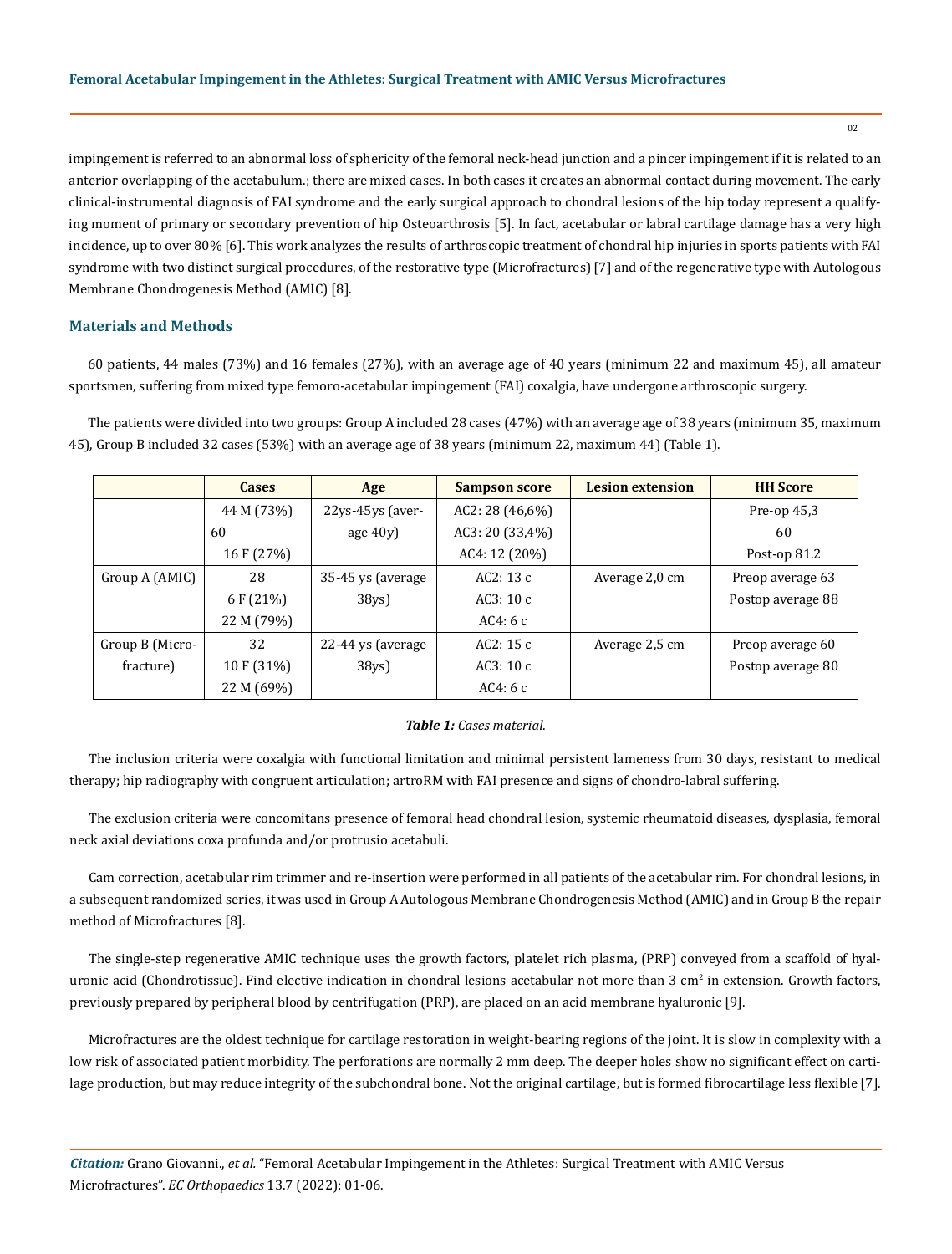### **Femoral Acetabular Impingement in the Athletes: Surgical Treatment with AMIC Versus Microfractures**

03

All patients were assessed preoperatively and a follow-up after 3, 6, 12 months, 2 and 4 years using the modified Harris Hip Score (mHHS) [10]. This score assesses hip function with a maximum score of 91. Our results were rated as follows: excellent (81 - 91), good (71 - 80), fair (61 - 70) and poor (less than 60).

The instrumental evaluation was done with the radiography and the hip arthrography. After preliminary debridement and joint washing, the acetabular lesion was typed according to Sampson's intraoperative classification [11] which distinguishes following grading, summarized briefly:

- AC0, no damage;
- AC1, softening no wave sign, split up levels depending on intact labro-cartilage junction, with delamination, or torn labrocartilage junction with delamination;
- AC2, fibrillation with or without torn labrocartilage junction;
- AC3, exposed bone small area <  $1 \text{ cm}^2$ ;
- AC4, exposed bone large area >  $1 \text{ cm}^2$  (Table 2).

| Acetabular Cartilage Injury                                                              |  |  |  |  |  |
|------------------------------------------------------------------------------------------|--|--|--|--|--|
| $AC 0 = No$ damage                                                                       |  |  |  |  |  |
| $AC_1$ = Softening no wave sign                                                          |  |  |  |  |  |
| AC $1w =$ Softening with wave sign intact labrocartilage junction                        |  |  |  |  |  |
| $AC 1wT$ = Softening with wave sign and torn labrocartilage junction                     |  |  |  |  |  |
| $AC1WD = Softening$ with wave sign and intact labrocartilage junction with delamination  |  |  |  |  |  |
| $AC1w$ TjD = Softening with wave sign and torn labrocartilage junction with delamination |  |  |  |  |  |
| $AC2 = Fibrillation$                                                                     |  |  |  |  |  |
| $AC2Ti$ = Fibrillation with torn labrocartilage junction                                 |  |  |  |  |  |
| $AC3$ = Exposed bone small area < $1cm2$                                                 |  |  |  |  |  |
| $AC4$ = Exposed bone large area > 1cm <sup>2</sup>                                       |  |  |  |  |  |

*Table 2: Intraoperative classification of chondral lesions [11].*

Of the 60 cases operated, 28 were of AC2 (46.6%), 20 of AC3 (33.4%) and 12 of AC4 (20%).

In group A 13 cases of AC2, 10 cases of AC3 and 6 cases of AC4.

In group B 15 cases of AC2, 10 cases of AC3 and 6 cases of AC4 (Table 2).

In group A the AMIC procedure was performed arthroscopically in a single surgical stage. The ChondroGide matrix, a bilayer collagen I/III membrane (ChondroGide, Geistlich Pharma AG, Wolhsen, Switzerland) was cut to fit the size and the shape of the lesion and placed on the chondral defect with the porous layer towards the bone surface through an arthroscopic cannula. The chondral defect was measured with an arthroscopic probe. The scaffold is stabilized thanks to the femoral head pressure, after removing limb traction. The two layers, compact and porous, allow cell proliferation and engraftment [12].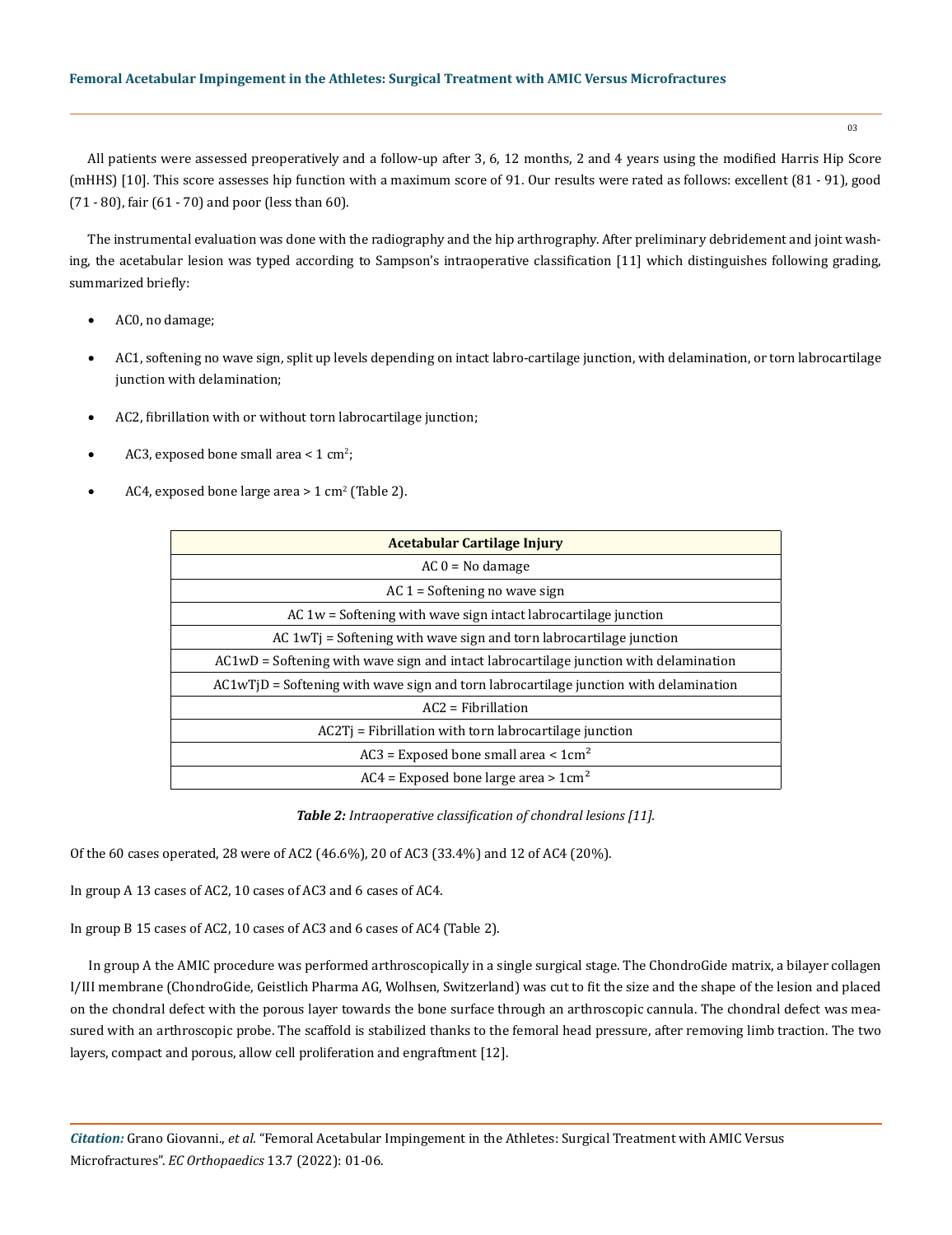In group B we proceeded with the restorative treatment of Microfractures, electively indicated in chondral lesions not exceeding 2.5 cm2 . After an accurate chondroabrasion of the cartilage defect, performed with appropriate instruments at various angles (chondralpick) microfractures perpendicular to the surface, with a depth of 3 mm and one 3 - 4 mm distance from each other.

The post-operative course involved the use of anti-thromboembolic therapy for 4 weeks and for 2 weeks therapy with indomethacin for analgesic purposes and for the prevention of particular heterotopic ossifications. The post-operative rehabilitation program started on the first post-op day, with isotonic and isometric quadriceps contractions. Walking was allowed with two crutches with partial weight bearing (25-30% of body weight) for three weeks; cycling exercises started from post-operative day two, swimming after two weeks. After 5 weeks the loading with a crutch and then free. Impact sport activity was granted at three months post-op and complete return to sport activities six months after surgery.

## **Results**

All patients were monitored with a maximum follow-up of 4 years and a minimum of 2.

Preoperative HHS evaluation had a mean score of 45.3 (+ 4.9).

Only partial remission had occurred one month after the surgery, which became almost total after 2 months.

For 23 cases of Group A (Ac2, Ac3 lesions) and for 26 cases of Group B (Ac2, Ac3 lesions), there was a total functional recovery after 2 months. In the 5 cases of AC4 in Group A and in the 6 cases of AC4 in Group B load pain persisted until the 3<sup>rd</sup> month with a progressive and subsequent remission. Significant improvement (81.2 + 7.9) (p < 0.001) was observed at 6 months in comparison to preoperative levels; the mHHS was significant higher at 12 months. At the 4 years follow-up the mean HHS improvement recorded compared with preoperative scores was 88 for Group A and 80 for Group B. No patient had a poor postoperative HHS (Table 1).

There was a faster recovery in all patients of the Group A. The clinical-functional improvement correlated with the anatomical-pathological picture of the lesion, resulting in the longest path of remission in Ac4 lesions. In detail, at the last follow-up, the 28 patients of the two Groups (46,7%) with an initial AC2 lesion they had healed without recurrence; the 20 patients (33.3%) with AC3 lesions (10 in Group A and 10 in Group B) had reported occasional episodes of coxalgia, treated with symptomatic drugs, with subsequent remission. Of the 6 patients (10%) with AC4 lesion (2 of Group A and 4 of Group B), with an extension of just over 2.5 cm<sup>2</sup>, they had undergone arthroplasty. The remaining 6 (10.0%) (4 of Group A and 2 of Group B) had occasional coxalgia, controlled by NSAIDs.

Furthermore, a fibroscopic second look (Innervue II-Biomet) was performed at a minimum distance of 2 years after surgery in 20 patients (33%), with evidence of fibrous cartilage restarting.

#### **Discussion**

The chondral lesions of the hip are a consequence of different pathologies such as trauma, dysplasia, osteonecrosis labral tears loose bodies, dislocation, slipped capital femoral epiphysis and femoro-acetabular impingement (FAI). FAI in particular has been indicated as a cause of Osteoarthritis of the hip due to an abnormal contact against the joint, for the altered morphology if the femur and/or he acetabulum, with degeneration of the labrum and cartilage [13]. The FAI is due to degenerative changes in the non-dysplastic hip, of the young adult, often engaged in intense motor or sport activity [14]. Siebenrock has experienced a percentage increase of Cam type deformity in a small group di playing ice hockey athletes [15]. Microfractures is the first choice treatment for both acetabular and femoral head small chondral defects (= < 2 cm); it is not invasive and very rarely has it been associated with post operative complications and good clinical results after micro fractures have been reported [16,17] including athletes [18,19]. The technique AMIC helps the cartilage regeneration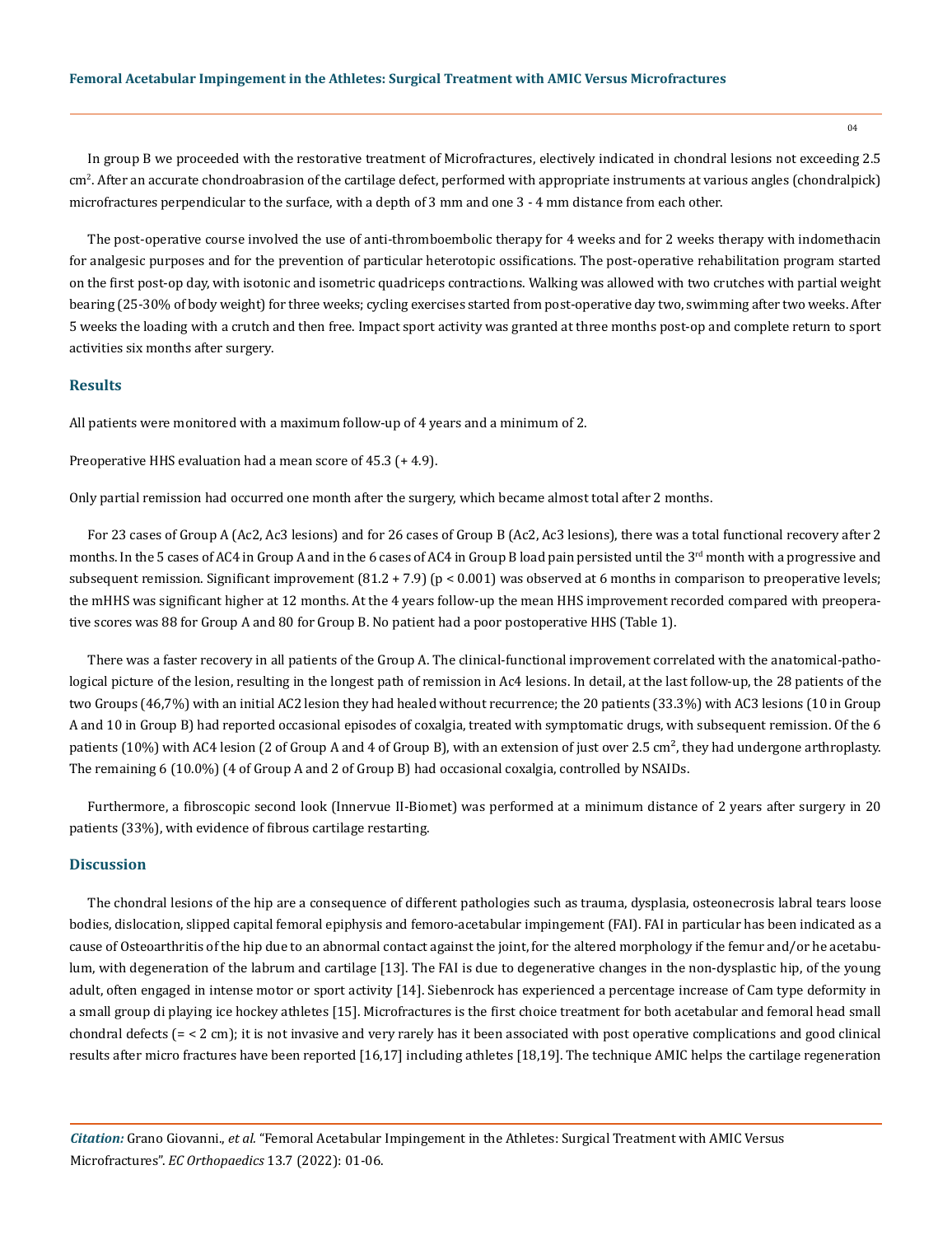in a single surgical operation without the harvesting cells from a second site. Furthermore, the presence of collagen I/III used in AMIC from al regeneration site cell adhesion and differentiation capacity. The collagen matrix indeed has been shown to promote chondrogenetic differentiation of mesenchymal cells [20]. Large chondral lesions had significant improvements at 12 and 24 months of follow up [21]. Secondary prevention of FAI syndrome in athletes requires early diagnosis and a possible surgical treatment in the pre-arthrosis phase, since the subtle onset of the disorders clinical findings and/or misinterpretation of the radiography often lead to delayed diagnosis.

Alterations X-ray typical of FAI syndrome do not in themselves constitute disease (especially in cases minor). Sometimes minimal radiographic signs of osteoarthritis correspond intra operatively to significant chondral damage, with limited recovery of motor and sport activity. The limitation of ROM in hip rotation-flexion is an important screening test, then associated with radiographic and MRI study of the hip [6]; Information is paramount capillary about this pathology extended not only to specialists, but also to general practitioners and to the sportsmen themselves. Early arthroscopic surgery thus becomes decisive.

Case studies analyzed show a correspondence of clinical results between two groups. The pre- and post- operative comparison clinical score for the two groups was almost the same (vs 80 points for Group A and B respectively), without statistically significant differences. In the two Groups the 6 cases of AC4 chondropathy hesitated in arthroplasty (10% of the total).

The AMIC technique gave better results than microfractures with the same lesion (Ac2 in the presence of the acetabular lip). This study suggests that AMIC is a valid procedure to repair medium-sizes chondral defects on the acetabular side of the hip a leads to long term outcomes.

## **Conclusion**

Furthermore, it reduces total therapy time and overall costs, compared to two-stages procedures such as MACI. AMIC may be considered today a first treatment for minimal invasiveness, single stage surgery and safety, especially when the acetabular lip is present. However, it is necessary to have long-term outcome data for the treatment of chondral defects of the hip using the AMIC treatment.

#### **Bibliography**

- 1. [McCarty JC. "The diagnosis and treatment of labral and chondral injuries".](https://pubmed.ncbi.nlm.nih.gov/15116646/) *Instructional Course Lectures* 53 (2004): 573-577.
- 2. Ganz R., *et al*[. "Femoroacetabular impingement: a cause of Osteoarthritis of the hip".](https://pubmed.ncbi.nlm.nih.gov/14646708/) *Clinical Orthopaedics and Related Research* 417 [\(2003\): 112-120.](https://pubmed.ncbi.nlm.nih.gov/14646708/)
- 3. [Murray RO and Duncan C. "Athletic activity in adolescence as an etiological factor in degenerative hip disease".](https://pubmed.ncbi.nlm.nih.gov/5562367/) *Journal of Bone and [Joint Surgery: American Volume](https://pubmed.ncbi.nlm.nih.gov/5562367/)* 53.3 (1971): 406-419.
- 4. Pollard TC., *et al*[. "Genetic influences in the aetiology of femoralacetabular impingement: a sibling study".](https://pubmed.ncbi.nlm.nih.gov/20130310/) *Journal of Bone and Joint [Surgery: British Volume](https://pubmed.ncbi.nlm.nih.gov/20130310/)* 92B.2 (2010): 209-216.
- 5. Vingard E., *et al*[. "Osteoarthitis of the hip in women and its relationship to physical load from sports activities".](https://pubmed.ncbi.nlm.nih.gov/9474406/) *American Journal of [Sports Medicine](https://pubmed.ncbi.nlm.nih.gov/9474406/)* 26.1 (1998): 78-82.
- 6. González Gil AB., *et al*[. "Validity of magnetic resonance arthrography as a diagnostic tool in femoro-acetabular impingement syn](https://pubmed.ncbi.nlm.nih.gov/25650078/)drome". *[Revista Española de Cirugía Ortopédica y Traumatología](https://pubmed.ncbi.nlm.nih.gov/25650078/)* 59.4 (2015): 281-286.
- 7. [Guanche CA. "Acetabular labral tears with underlying Chondromalacia".](https://pubmed.ncbi.nlm.nih.gov/15891725/) *Arthroscopy* 21.5 (2005): 580-585.